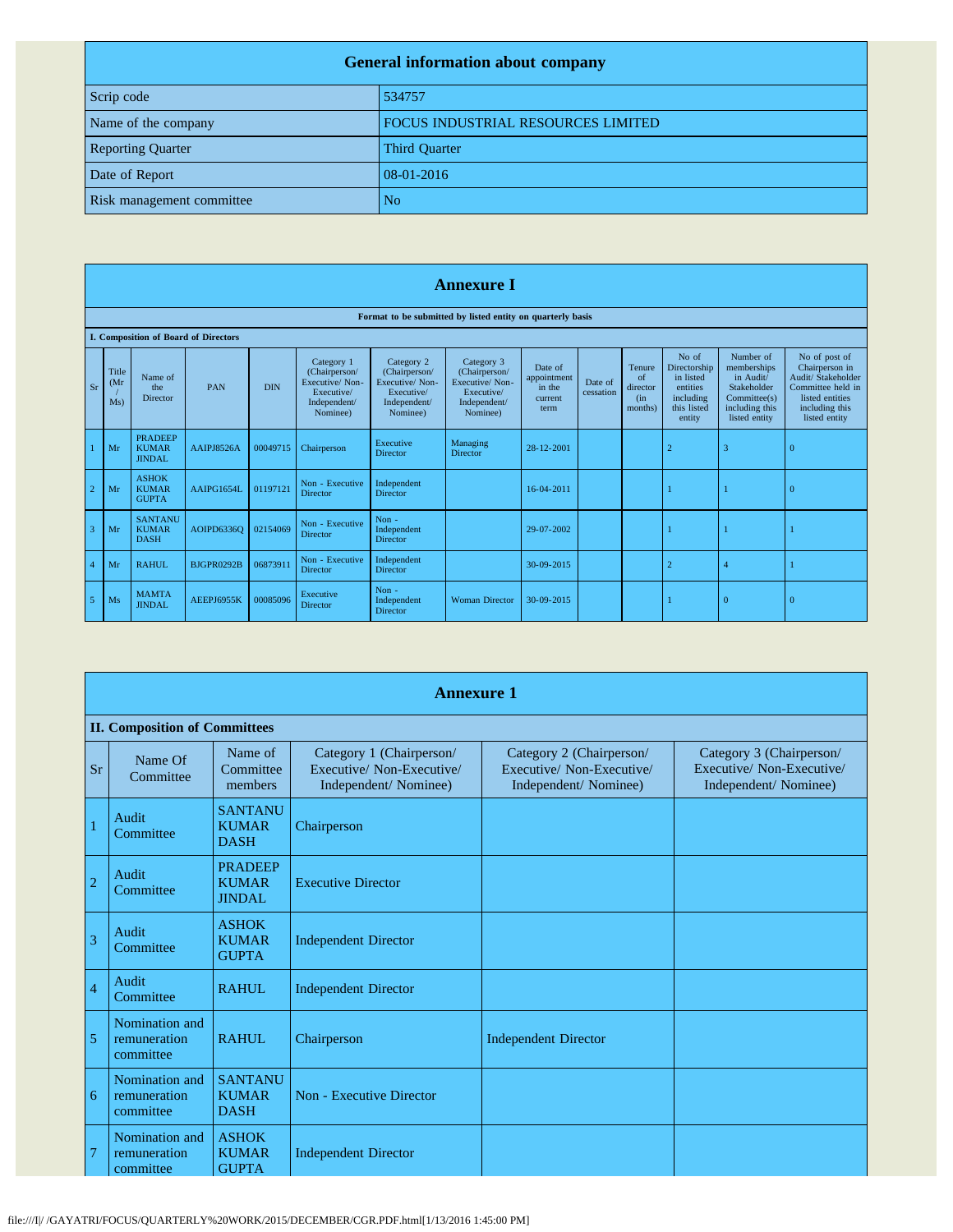| 8            | <b>Stakeholders</b><br>Relationship<br>Committee | <b>RAHUL</b>                                  | Chairperson               | <b>Independent Director</b> |  |
|--------------|--------------------------------------------------|-----------------------------------------------|---------------------------|-----------------------------|--|
| $\mathbf{Q}$ | <b>Stakeholders</b><br>Relationship<br>Committee | <b>SANTANU</b><br><b>KUMAR</b><br><b>DASH</b> | Non - Executive Director  |                             |  |
| 10           | Stakeholders<br>Relationship<br>Committee        | <b>MAMTA</b><br><b>JINDAL</b>                 | <b>Executive Director</b> |                             |  |

|                | <b>Annexure 1</b>                                      |                                                        |                                                                |  |  |  |
|----------------|--------------------------------------------------------|--------------------------------------------------------|----------------------------------------------------------------|--|--|--|
|                | <b>III.</b> Meeting of Board of Directors              |                                                        |                                                                |  |  |  |
| <b>Sr</b>      | Date(s) of meeting (if any) in the<br>previous quarter | Date(s) of meeting (if any) in the<br>relevant quarter | Maximum gap between any two consecutive (in<br>number of days) |  |  |  |
|                | 22-07-2015                                             | $06-11-2015$                                           |                                                                |  |  |  |
| $\overline{2}$ | 13-08-2015                                             | 12-12-2015                                             |                                                                |  |  |  |
| 3              | 17-08-2015                                             |                                                        |                                                                |  |  |  |
|                | 02-09-2015                                             |                                                        |                                                                |  |  |  |

|                | <b>Annexure 1</b>                                     |                                                                   |                                                     |                                           |                                                                     |                                                                            |
|----------------|-------------------------------------------------------|-------------------------------------------------------------------|-----------------------------------------------------|-------------------------------------------|---------------------------------------------------------------------|----------------------------------------------------------------------------|
|                | <b>IV. Meeting of Committees</b>                      |                                                                   |                                                     |                                           |                                                                     |                                                                            |
| <b>Sr</b>      | Name of<br>Committee                                  | Date(s) of meeting of<br>the committee in the<br>relevant quarter | Whether<br>requirement of<br>Quorum met<br>(Yes/No) | Requirement<br>of Quorum<br>met (details) | $Date(s)$ of meeting of<br>the committee in the<br>previous quarter | Maximum gap between any<br>two consecutive meetings (in<br>number of days) |
|                | Audit<br>Committee                                    | 06-11-2015                                                        | Yes                                                 |                                           | 22-07-2015                                                          |                                                                            |
| $\overline{2}$ | Audit<br>Committee                                    | 12-12-2015                                                        | Yes                                                 |                                           | 13-08-2015                                                          |                                                                            |
| $\overline{3}$ | Audit<br>Committee                                    |                                                                   | Yes                                                 |                                           | 17-08-2015                                                          |                                                                            |
| $\overline{4}$ | <b>Nomination</b><br>and<br>remuneration<br>committee | 06-11-2015                                                        |                                                     |                                           | 02-09-2015                                                          |                                                                            |
| 5              | Nomination<br>and<br>remuneration<br>committee        | 12-12-2015                                                        |                                                     |                                           |                                                                     |                                                                            |
| 6              | <b>Stakeholders</b><br>Relationship<br>Committee      | 06-11-2015                                                        |                                                     |                                           | 13-08-2015                                                          |                                                                            |
| 7              | <b>Stakeholders</b><br>Relationship<br>Committee      | 12-12-2015                                                        |                                                     |                                           |                                                                     |                                                                            |

**Annexure 1 V. Related Party Transactions**